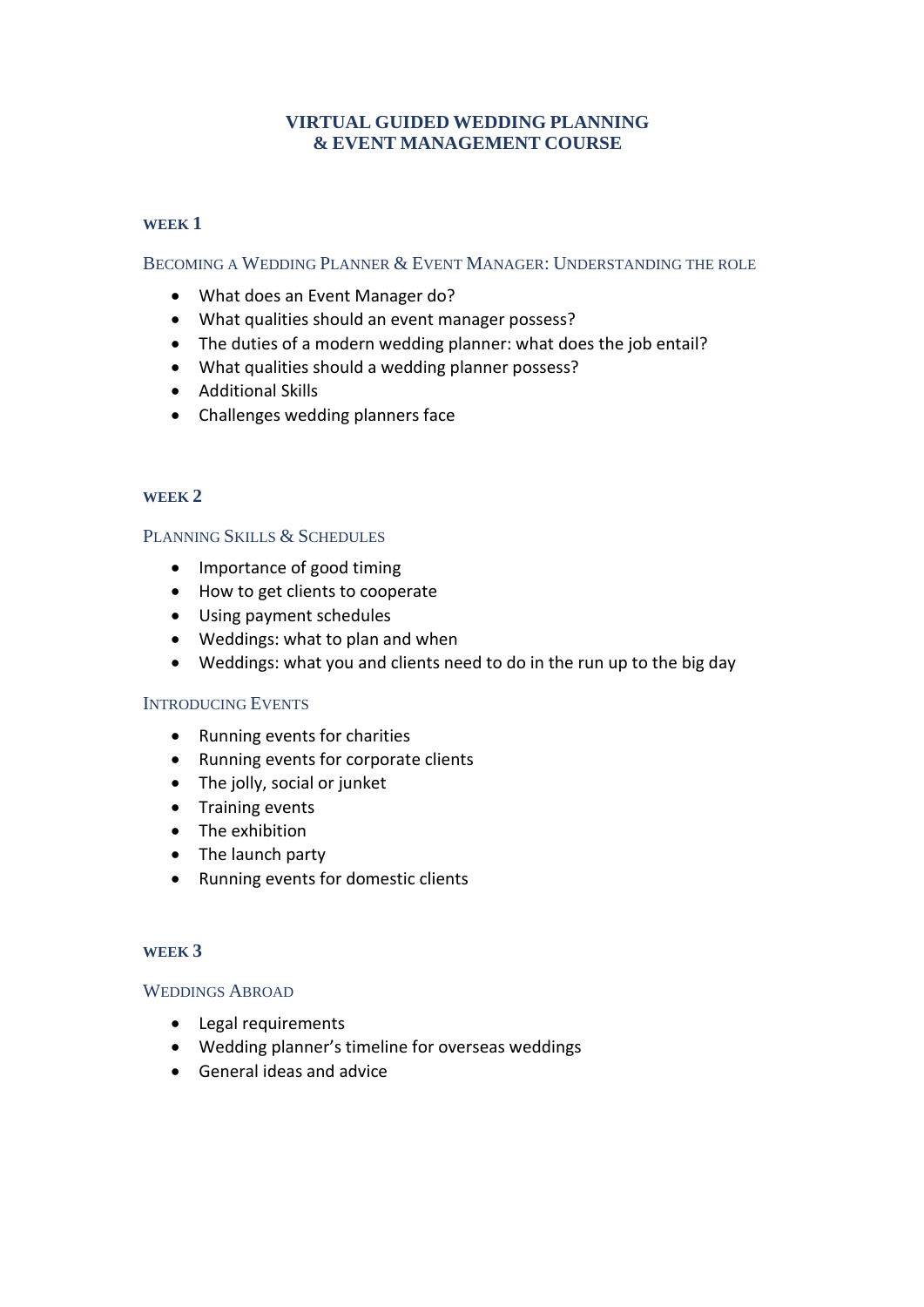- OVERSEAS EVENTS
- Countdown to your overseas event
- General advice for planning overseas corporate events
- Four ways to make money from overseas weddings and events

### **INPUT FROM ITALIAN WEDDING PLANNER**

# **WEEK 4**

# FIRST MEETINGS WITH CLIENTS

- Things to be aware of
- Preparing well and knowing what you want to achieve
- Selling yourself and your services

### THEMES: CREATING AND DESIGNING

- Theme vs motif
- Developing ideas creatively
- Who comes up with the ideas?

### **INTERVIEW WITH REAL BRIDE & PINTEREST MASTERCLASS**

# **WEEK 5**

### WEDDING ETIQUETTE & PLANNING GUIDELINES

- Engagements
- The wedding guest list
- Choosing the wedding party
- The wedding party
- Invitation etiquette
- Wording invitations appropriately
- Inviting and excluding children
- Registering for wedding gifts
- Pre-wedding parties: Hen & stag, rehearsal dinner
- Places in Christian church
- Jewish processional
- Music, readings and prayers
- Readings
- Personalised vows
- Who pays?
- The receiving line
- Seating arrangements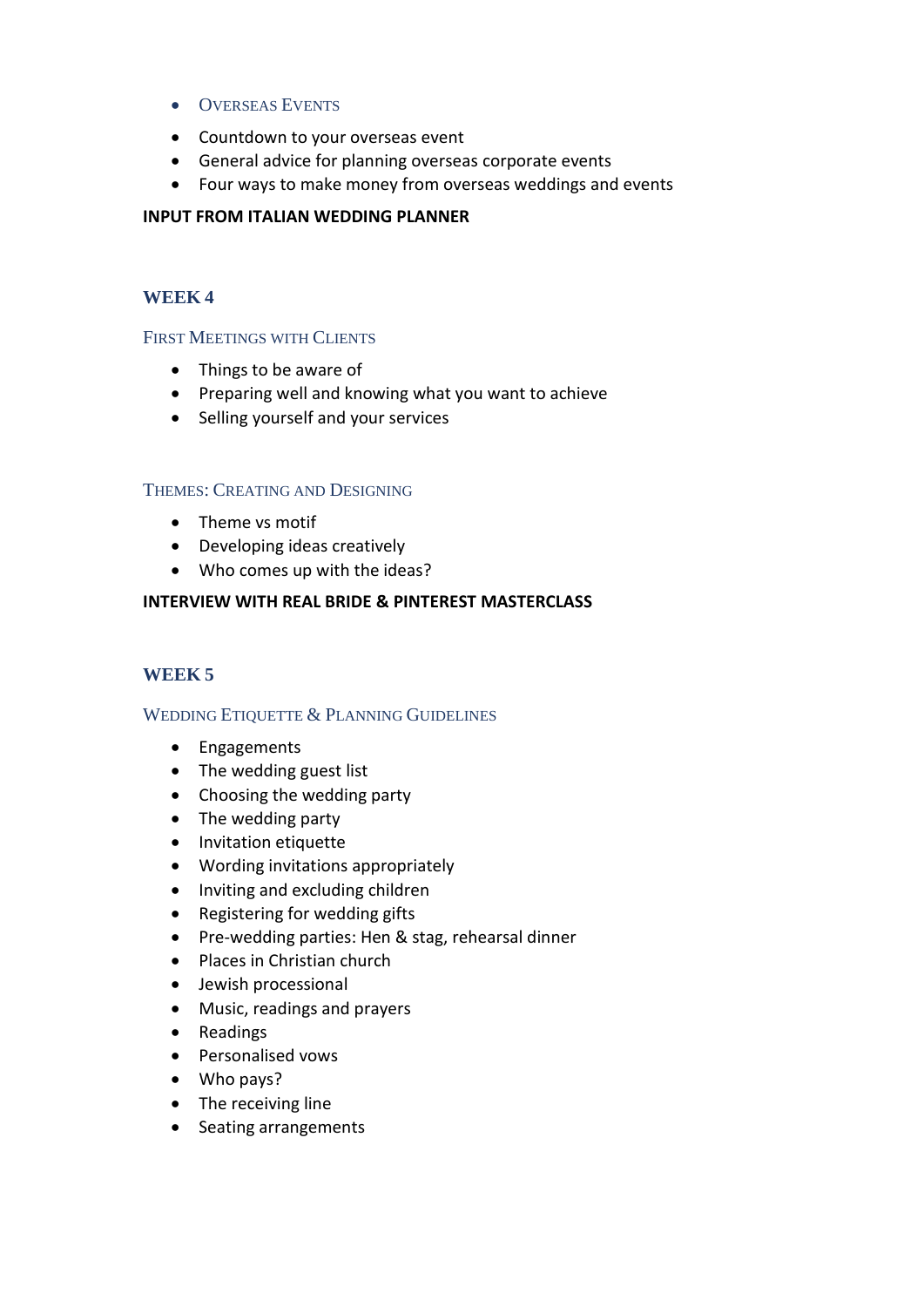- Announcements, speeches and toasts
- Cutting the cake
- Marrying again
- Throwing the bouquet
- Leaving the wedding
- Poems and readings suitable for weddings
- Religious readings

# WEDDING CUSTOMS & SUPERSTITIONS

# **WEEK 6**

### RESEARCHING SUPPLIERS

Where to find suppliers

What to do with suppliers when you have found out they exist

### AVOIDING PROBLEMS AND TROUBLESHOOTING

Checking out suppliers

Putting things in writing

Effective communication

Records and software

Problems that commonly occur

### **INPUT WITH FLORIST & CATERER**

# **WEEK 7**

### BUDGET MANAGEMENT FOR WEDDING AND EVENT PLANNERS

- Advising clients how to fund a wedding
- Setting budgets for corporate events
- How to calculate VAT at 20%
- Reducing costs for all events
- General budgeting advice

### VENUE SPECIFICATION

- Setting a date
- Interpreting the brief
- Access for disabled guests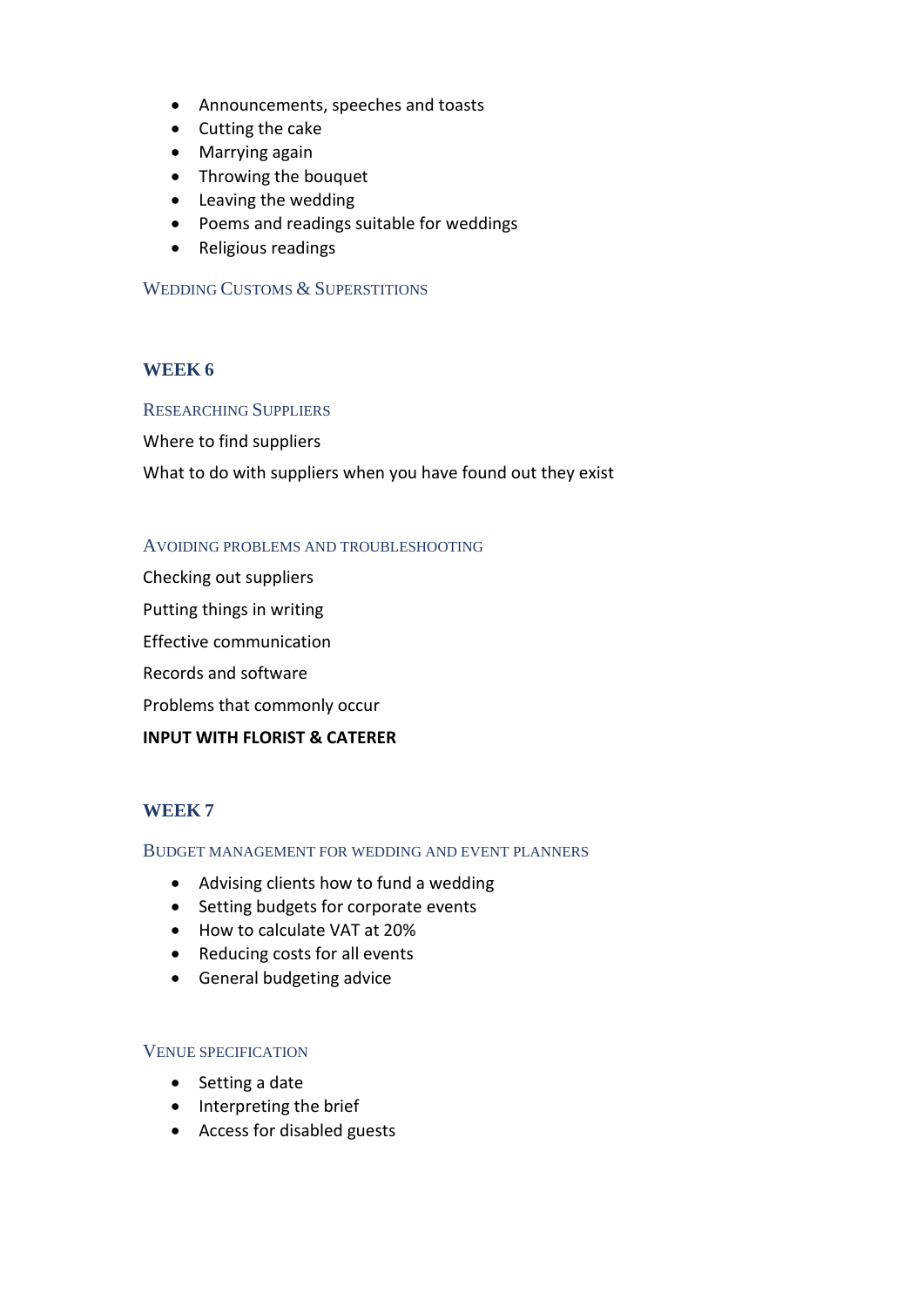- Food quality and serving: food tasting
- Comparing prices
- Exclusive use
- Event design: style, colour and theme
- Insurance

### **INTERVIEW WITH VENUE MANAGER**

# **WEEK 8**

### HOW TO PLAN YOUR MARQUEE SPACE AND REQUIREMENTS

- Example calculation
- Items you may need for an event in a marquee
- Calculating area

# PLANNING & COORDINATING CORPORATE EVENTS

- Planning & coordinating exhibitions and trade shows
- Planning & coordinating a conference
- Planning & coordinating a launch
- Planning & coordinating concerts, festivals and sports events
- Event evaluation

# **INPUT WITH MARQUEE PROVIDER**

# **WEEK 9**

# GREEN WEDDINGS & ENVIRONMENTAL RESPONSIBILITY

- Design: flowers & decoration
- Invitations & other communication
- Dressing
- The rings
- Food
- Gifts
- Favours
- Transport
- Vows

### MARRIAGE LAW & PROCEDURES

- Getting married in an Anglican church
- A religious ceremony other than in a Church of England or Church in Wales
- Civil marriages: Giving notice
- Ceremony & fees